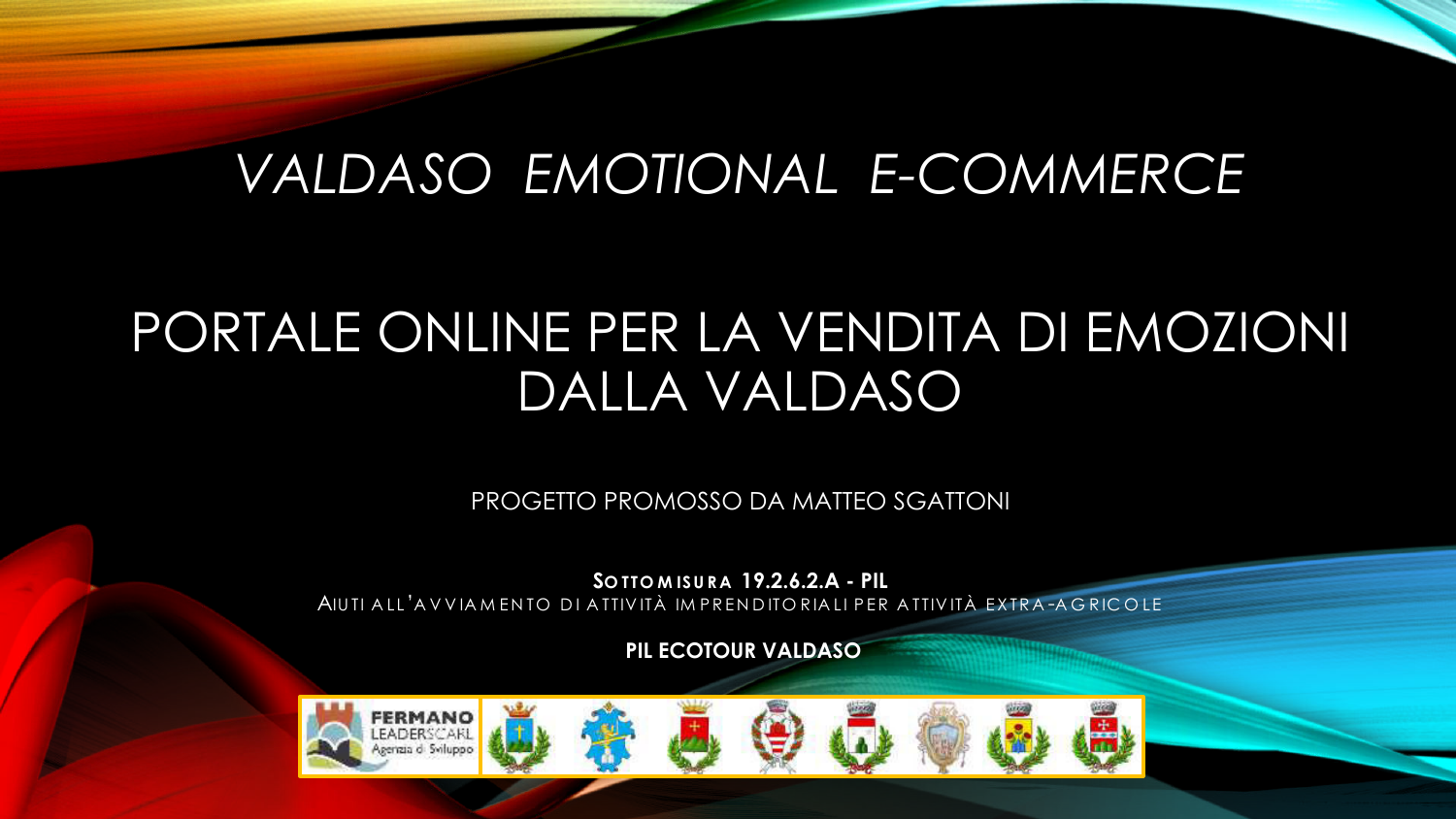#### **COSA SI VUOLE REALIZZARE**

SI VUOLE CREARE UNA PIATTAFORMA ONLINE (SITO WEB E APP) PER LA VENDITA DI PACCHETTI TURISTICI ESPERIENZIALI LEGATI AL TERRITORIO DEL FERMANO ED IN PARTICOLARE DELLA VALDASO; NELL'AMBITO DELLA PIATTAFORMA SARANNO VENDUTI ANCHE PRODOTTI TIPICI E PRODOTTI ARTIGIANALI LOCALI CON LO SCOPO DI ESALTARE E VALORIZZARE LE ECCELLENZE DEL TERRITORIO E DARE COSI IMPULSO AL TURISMO LOCALE.

L'OBIETTIVO È QUELLO DI CREARE UN PORTALE CHE RAPPRESENTI UNA VETRINA DELLE ECCELLENZE DEL FERMANO ED IN PARTICOLARE DELLA VALDASO PER DARE IMPULSO AD UN TURISMO SOSTENIBILE E ALL'ARTIGIANATO LOCALE.

IL PORTALE SARÀ IMPOSTATO SULLA BASE DELLA FILOSOFIA DEL *CONCEPT-STORE*: IL TURISMO È INCENTIVATO TRAMITE LA PROMOZIONE DEL TERRITORIO E DELLE ECCELLENZE LOCALI; L'ACQUISTO DEL PRODOTTO È IL RISULTATO DI UN COINVOLGIMENTO EMOZIONALE DEL CLIENTE. .

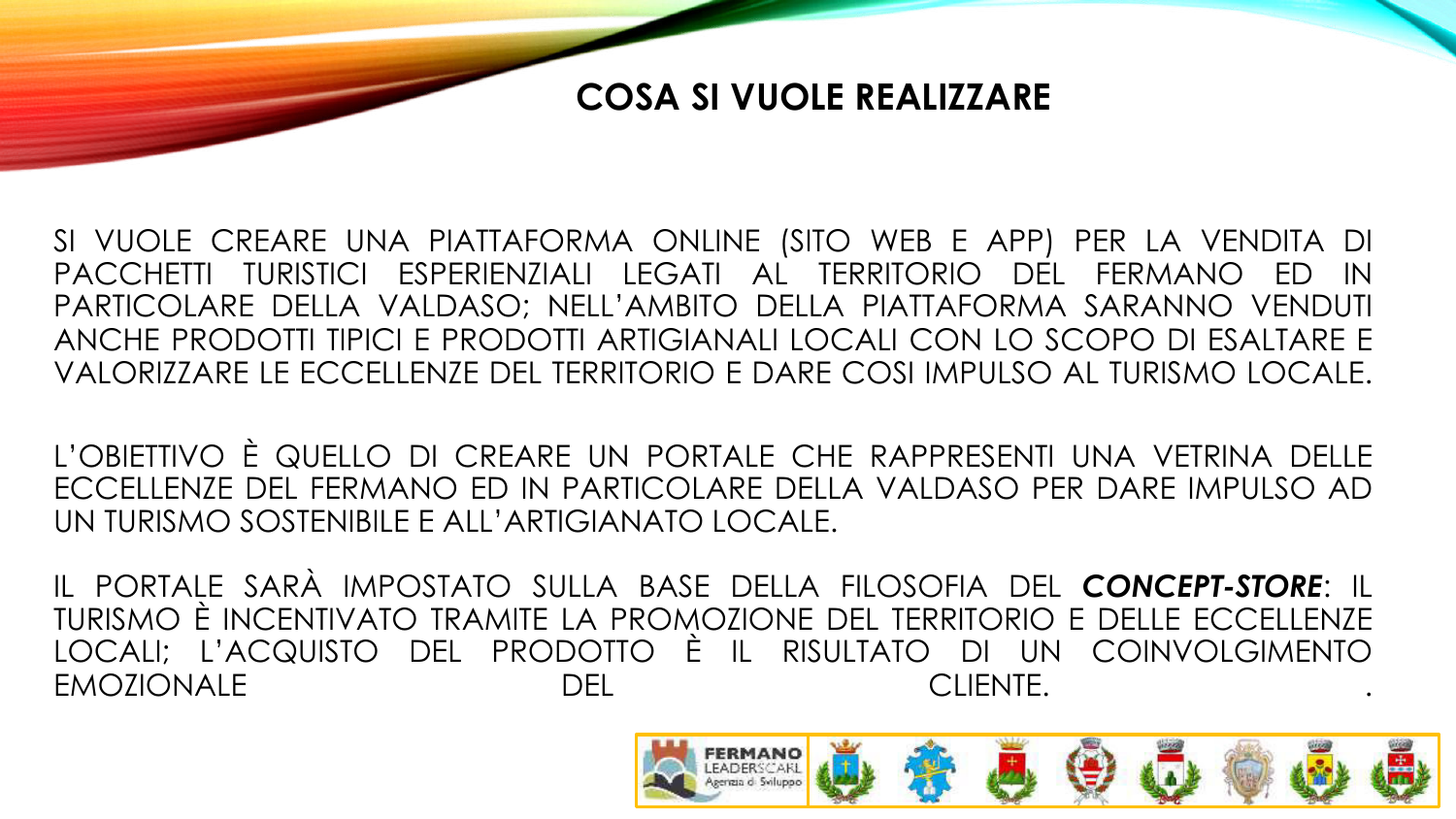### **INTEGRAZIONE NEL PIL ECOTOUR VALDASO**

IL PROGETTO SI INSERISCE NELL'AMBITO DELLA STRATEGIA DI SVILUPPO DI TIPO PARTECIPATIVO DEL **PIL ECOTOUR VALDASO** E RISPONDE A SPECIFICI FABBISOGNI RILEVATI ALL'INTERNO DEL MEDESIMO PIL. IN PARTICOLARE:

- APRIRÀUN NUOVO CANALE COMMERCIALE AL TERRITORIO ED AI PRODOTTI DELLA VALDASO RAPPRESENTATO DAL WEB, **UNA NUOVA VETRINA SUL MONDO**, CON MILIONI DI VISITATORI PER I QUALI L'OFFERTA ÈTOTALMENTE NUOVA;
- TRAMITE IL BINOMIO PRODOTTI/TERRITORIO SI PREFIGGE L'OBIETTIVO DI ATTRARRE UNA PARTICOLARE NICCHIA DI TURISTA (**TURISMO ESPERIENZIALE E DELLE EMOZIONI**); IL TURISMO CHE SI INTENDE SVILUPPARE ÈUN **TURISMO SOSTENIBILE** IN PARTICOLARE RIVOLTO A FAMIGLIE, COPPIE O PICCOLI GRUPPI; (AD ES. **BIKE TOURISM**)
- PERMETTERÀ DI AUMENTARE L'**OCCUPAZIONE LOCALE** SIA NELL'AMBITO DEL TURISMO CHE NELL'AMBITO DELL'ARTIGIANATO;
- CONTRIBUIRA' A CREARE UN NETWORK TRA ALCUNE PICCOLE/MEDIE STRUTTURE RICETTIVE (EXTRA-ALBERGHIERE) ED ALCUNI ARTIGIANI LOCALI PER **FORNIRE AL MERCATO UN'OFFERTA QUALITATIVAMENTE MIGLIORE IN TERMINI DI SERVIZIO, ORGANIZZATA E STRUTTURATA**; INOLTRE LE REALTÀ IN RETE POTRANNO SFRUTTARE L'IMMAGINE DEL NUOVO MARCHIO CHE SI ANDRA' A CREARE E BENEFICIARE DELLE ECONOMIE DI SCALA CHE NE CONSEGUONO SOPRATTUTTO IN TERMINI DI PROMOZIONE E WEB MARKETING;
- PERMETTERÀ DI CREARE CULTURA TRA GLI OPERATORI TURISTICI LOCALI DEL NETWORK, ANCHE PER IL TRAMITE DI ALCUNE SESSIONI FORMATIVE PREVISTE.

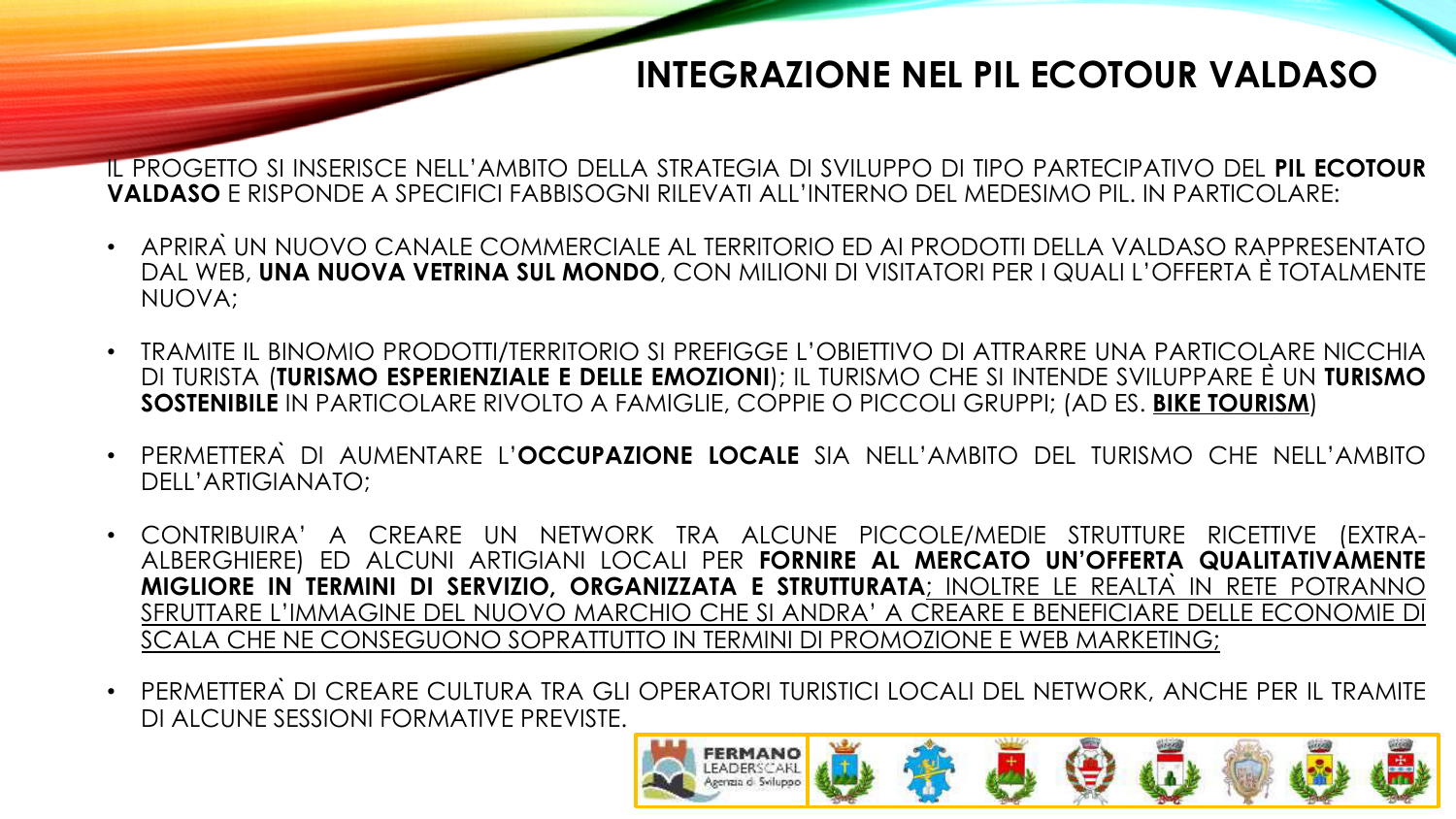### **STATO DI AVANZAMENTO DEL PROGETTO**

SI RIPORTANO DI SEGUITO LE ATTIVITA' INTRAPRESE NELLA FASE INIZIALE DEL PROGETTO:

- SONO IN CORSO GLI ADEMPIMENTI AMMINISTRATIVI E BUROCRATICI PER L'APERTURA PARTITA IVA, ISCRIZIONE CAMERA DI COMMERCIO E PRESENTAZIONE SCIA; PREVISTA FINALIZZAZIONE ENTRO FINE OTTOBRE;
- E' IN CORSO LA PARTECIPAZIONE AD UN CORSO SABCO (SOMMINISTRAZIONE ALIMENTI BEVANDE E COMMERCIALIZZAZIONE) PER OTTENERE L'ABILITAZIONE AL COMMERCIO (REQUISITO PREVISTO DA NORMATIVA); E' PREVISTA LA CONCLUSIONE DEL CORSO A META' OTTOBRE;
- GIA' DA FINE GIUGNO ABBIAMO AVVIATO UNA INTERLOCUZIONE CON L'UFFICIO TECNICO DEL COMUNE DI ALTIDONA PER VALUTARE LA FATTIBILITA'DI UBICARE LA SEDE DELL'ATTIVITA' IN UN IMMOBILE DI FAMIGLIA SITO AD ALTIDONA;
- . • STIAMO SVILUPPANDO CON IL SUPPORTO DI UNA SOCIETA' SPECIALIZZATA IL LOGO RELATIVO AL NUOVO MARCHIO DA CREARE; SARA' FINALIZZATO I PROSSIMI GIORNI;
- STIAMO COINVOLGENDO IN MANIERA ATTIVA I VARI PARTNER INDIVIDUATI SIA IN AMBITO TURISTICO CHE NELL'AMBITO DELL'ARTIGIANATO PER DEFINIRE I PRODOTTI E SERVIZI DA OFFRIRE SUL PORTALE; CI AUSPICHIAMO CHE POSSA INSTAURARSI UNA SINERGIA ANCHE CON GLI ATTORI PRIVATI PRESENTI IN QUESTA SESSIONE, CHE MAGARI VOGLIANO UTILIZZARE IL PORTALE ED IL NUOVO MARCHIO PER LA PROMOZIONE E VENDITA DEI PROPRI PRODOTTI/SERVIZI;
- NEI PROSSIMI GIORNI, SARA' AVVIATO LO SVILUPPO DEL PORTALE E-COMMERCE; LA PROGETTAZIONE AVVERRA' TRAMITE DUE SOCIETA' SPECIALIZZATE RISPETTIVAMENTE IN E-COMMERCE E IN WEB-MARKETING CHE LAVORERANNO A STRETTO CONTATTO; PREVISTA CONCLUSIONE IN 40/50 GIORNI.